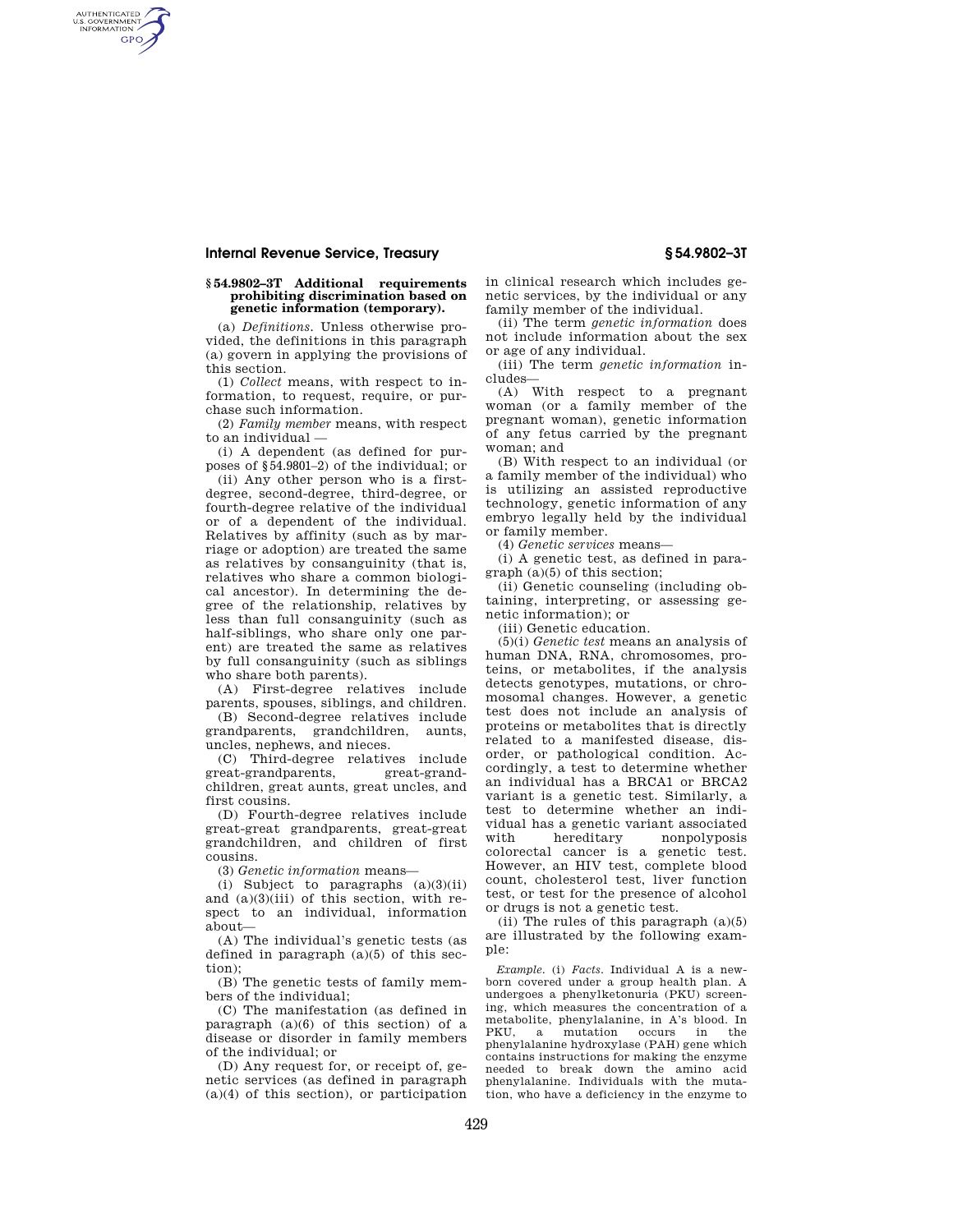break down phenylalanine, have high concentrations of phenylalanine.

(ii) *Conclusion.* In this *Example,* the PKU screening is a genetic test with respect to A because the screening is an analysis of metabolites that detects a genetic mutation.

(6)(i) *Manifestation* or *manifested*  means, with respect to a disease, disorder, or pathological condition, that an individual has been or could reasonably be diagnosed with the disease, disorder, or pathological condition by a health care professional with appropriate training and expertise in the field of medicine involved. For purposes of this section, a disease, disorder, or pathological condition is not manifested if a diagnosis is based principally on genetic information.

(ii) The rules of this paragraph  $(a)(6)$ are illustrated by the following examples:

*Example 1.* (i) *Facts.* Individual A has a family medical history of diabetes. A begins to experience excessive sweating, thirst, and fatigue. A's physician examines A and orders blood glucose testing (which is not a genetic test). Based on the physician's examination, A's symptoms, and test results that show elevated levels of blood glucose, A's physician diagnoses A as having adult onset diabetes mellitus (Type 2 diabetes).

(ii) *Conclusion.* In this *Example 1,* A has been diagnosed by a health care professional with appropriate training and expertise in the field of medicine involved. The diagnosis is not based principally on genetic information. Thus, Type 2 diabetes is manifested with respect to A.

*Example 2.* (i) *Facts.* Individual B has several family members with colon cancer. One of them underwent genetic testing which detected a mutation in the MSH2 gene associated with hereditary nonpolyposis colorectal cancer (HNPCC). B's physician, a health care professional with appropriate training and expertise in the field of medicine involved, recommends that B undergo a targeted genetic test to look for the specific mutation found in B's relative to determine if B has an elevated risk for cancer. The genetic test with respect to B showed that B also carries the mutation and is at increased risk to develop colorectal and other cancers associated with HNPCC. B has a colonoscopy which indicates no signs of disease, and B has no symptoms.

(ii) *Conclusion.* In this *Example 2,* because B has no signs or symptoms of colorectal cancer, B has not been and could not reasonably be diagnosed with HNPCC. Thus, HNPCC is not manifested with respect to B.

*Example 3.* (i) *Facts.* Same facts as *Example*  2, except that B's colonoscopy and subse-

**§ 54.9802–3T 26 CFR Ch. I (4–1–10 Edition)** 

quent tests indicate the presence of HNPCC. Based on the colonoscopy and subsequent test results, B's physician makes a diagnosis of HNPCC.

*(ii) Conclusion.* In this *Example 3,* HNPCC is manifested with respect to B because a health care professional with appropriate training and expertise in the field of medicine involved has made a diagnosis that is not based principally on genetic information.

*Example 4.* (i) *Facts.* Individual C has a family member that has been diagnosed with Huntington's Disease. A genetic test indicates that C has the Huntington's Disease gene variant. At age 42, C begins suffering from occasional moodiness and disorientation, symptoms which are associated with Huntington's Disease. C is examined by a neurologist (a physician with appropriate training and expertise for diagnosing Huntington's Disease). The examination includes a clinical neurological exam. The results of the examination do not support a diagnosis of Huntington's Disease.

(ii) *Conclusion.* In this *Example 4,* C is not and could not reasonably be diagnosed with Huntington's Disease by a health care professional with appropriate training and expertise. Therefore, Huntington's Disease is not manifested with respect to C.

*Example 5.* (i) *Facts.* Same facts as *Example 4,* except that C exhibits additional neurological and behavioral symptoms, and the results of the examination support a diagnosis of Huntington's Disease with respect to C.

(ii) *Conclusion.* In this *Example 5,* C could reasonably be diagnosed with Huntington's Disease by a health care professional with appropriate training and expertise. Therefore, Huntington's Disease is manifested with respect to C.

(7) *Underwriting purposes* has the meaning given in paragraph  $(d)(1)$  of this section.

(b) *No group-based discrimination based on genetic information*—(1) *In general.*  For purposes of this section, a group health plan must not adjust premium or contribution amounts for any employer, or any group of similarly situated individuals under the plan, on the basis of genetic information. For this purpose, ''similarly situated individuals'' are those described in §54.9802–  $1(d)$ .

(2) *Rule of construction.* Nothing in paragraph (b)(1) of this section (or in paragraph  $(d)(1)$  or  $(d)(2)$  of this section) limits the ability of a group health plan to increase the premium for an employer or for a group of similarly situated individuals under the plan based on the manifestation of a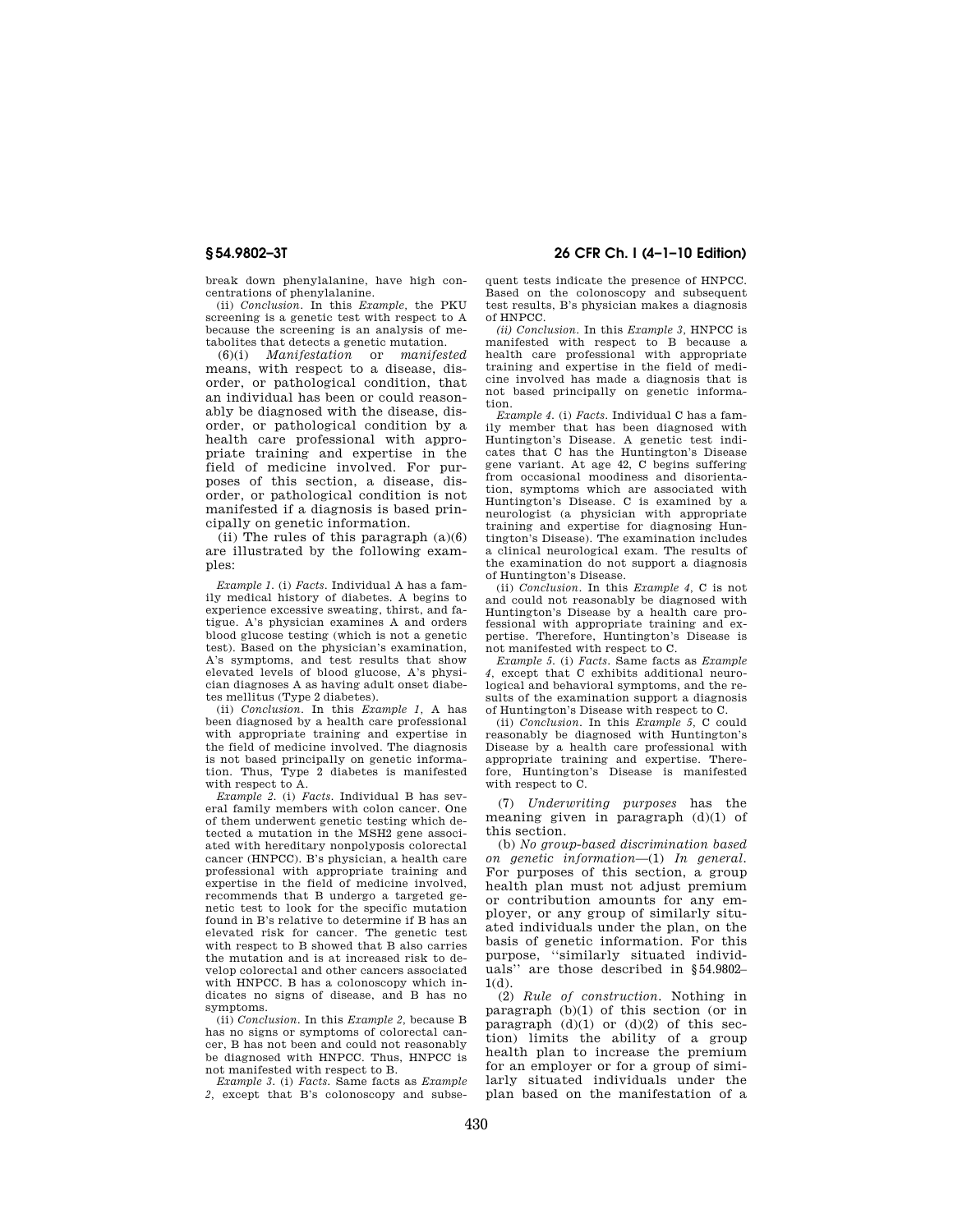disease or disorder of an individual who is enrolled in the plan. In such a case, however, the manifestation of a disease or disorder in one individual cannot also be used as genetic information about other group members to further increase the premium for an employer or a group of similarly situated individuals under the plan.

(3) *Examples.* The rules of this paragraph (b) are illustrated by the following examples:

*Example 1.* (i) *Facts.* An employer sponsors a group health plan that provides coverage through a health insurance issuer. In order to determine the premium rate for the upcoming plan year, the issuer reviews the claims experience of individuals covered under the plan and other health status information of the individuals, including genetic information. The issuer finds that three individuals covered under the plan had unusually high claims experience. In addition, the issuer finds that the genetic information of two other individuals indicates the individuals have a higher probability of developing certain illnesses although the illnesses are not manifested at this time. The issuer quotes the plan a higher per-participant rate because of both the genetic information and the higher claims experience.

(ii) *Conclusion. See Example 1* in 29 CFR 2590.702–1(b)(3) or 45 CFR 146.122(b)(3) for a conclusion that the issuer violates the provisions of 29 CFR 2590.702–1(b) or 45 CFR 146.122(b) similar to the requirements of this paragraph (b) because the issuer adjusts the premium based on genetic information. However, if the adjustment related solely to claims experience, the adjustment would not violate the requirements of 29 CFR 2590.702– 1 or 45 CFR 146.122 similar to the requirements of this section (nor would it violate the requirements of paragraph (c) of 29 CFR 2590.702 or 45 CFR 146.121 similar to the requirements of paragraph (c) of §54.9802–1, which prohibits discrimination in individual premiums or contributions based on a health factor but permits increases in the group rate based on a health factor).

*Example 2.* (i) *Facts.* An employer sponsors a group health plan that provides coverage through a health insurance issuer. In order to determine the premium rate for the upcoming plan year, the issuer reviews the claims experience of individuals covered under the plan and other health status information of the individuals, including genetic information. The issuer finds that Employee A has made claims for treatment of polycystic kidney disease. A also has two dependent children covered under the plan. The issuer quotes the plan a higher per-participant rate because of both A's claims experience and the family medical history of A's

children (that is, the fact that A has the disease).

(ii) *Conclusion. See Example 2* in 29 CFR  $2590.702-1(b)(3)$  or 45 CFR 146.122(b)(3) for a conclusion that the issuer violates the provisions of 29 CFR 2590.702–1(b) or 45 CFR 146.122(b) similar to the requirements of this paragraph (b) because, by taking the likelihood that A's children may develop polycystic kidney disease into account in computing the rate for the plan, the issuer adjusts the premium based on genetic information relating to a condition that has not been manifested in A's children. However, the issuer does not violate the requirements of 29 CFR 2590.702–1(b) or 45 CFR 146.122(b) similar to the requirements of this paragraph (b) by increasing the premium based on A's claims experience.

(c) *Limitation on requesting or requiring genetic testing*—(1) *General rule.* Except as otherwise provided in this paragraph (c), a group health plan must not request or require an individual or a family member of the individual to undergo a genetic test.

(2) *Health care professional may recommend a genetic test.* Nothing in paragraph  $(c)(1)$  of this section limits the authority of a health care professional who is providing health care services to an individual to request that the individual undergo a genetic test.

(3) *Examples.* The rules of paragraphs  $(c)(1)$  and  $(c)(2)$  of this section are illustrated by the following examples:

*Example 1.* (i) *Facts.* Individual A goes to a physician for a routine physical examination. The physician reviews A's family medical history and A informs the physician that A's mother has been diagnosed with Huntington's Disease. The physician advises A that Huntington's Disease is hereditary and recommends that A undergo a genetic test.

(ii) *Conclusion.* In this *Example 1,* the physician is a health care professional who is providing health care services to A. Therefore, the physician's recommendation that A undergo the genetic test does not violate this paragraph (c).

*Example 2.* (i) *Facts.* Individual B is covered by a health maintenance organization (HMO). *B* is a child being treated for leukemia. B's physician, who is employed by the HMO, is considering a treatment plan that includes six-mercaptopurine, a drug for treating leukemia in most children. However, the drug could be fatal if taken by a small percentage of children with a particular gene variant. B's physician recommends that B undergo a genetic test to detect this variant before proceeding with this course of treatment.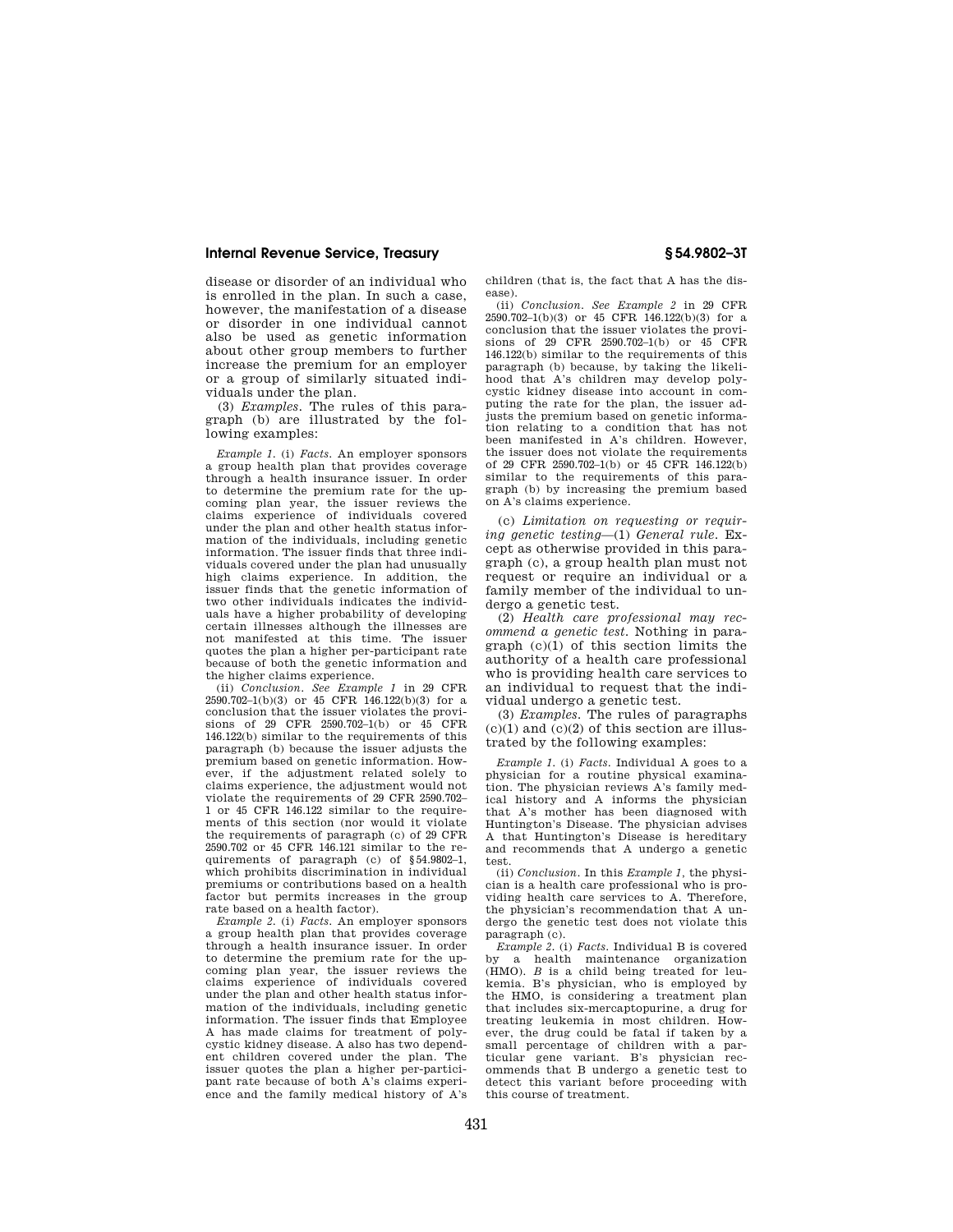(ii) *Conclusion.* In this *Example 2,* even though the physician is employed by the HMO, the physician is nonetheless a health care professional who is providing health care services to B. Therefore, the physician's recommendation that B undergo the genetic test does not violate this paragraph (c).

(4) *Determination regarding payment*— (i) *In general.* As provided in this paragraph (c)(4), nothing in paragraph (c)(1) of this section precludes a plan from obtaining and using the results of a genetic test in making a determination regarding payment. For this purpose, ''payment'' has the meaning given such term in 45 CFR 164.501 of the privacy regulations issued under the Health Insurance Portability and Accountability Act. Thus, if a plan conditions payment for an item or service based on its medical appropriateness and the medical appropriateness of the item or service depends on the genetic makeup of a patient, then the plan is permitted to condition payment for the item or service on the outcome of a genetic test. The plan may also refuse payment if the patient does not undergo the genetic test.

(ii) *Limitation.* A plan is permitted to request only the minimum amount of information necessary to make a determination regarding payment. The minimum amount of information necessary is determined in accordance with the minimum necessary standard in 45 CFR 164.502(b) of the privacy regulations issued under the Health Insurance Portability and Accountability Act.

(iii) *Examples. See* paragraph (e) of this section for examples illustrating the rules of this paragraph  $(c)(4)$ , as well as other provisions of this section.

(5) *Research exception.* Notwithstanding paragraph (c)(1) of this section, a plan may request, but not require, that a participant or beneficiary undergo a genetic test if all of the conditions of this paragraph (c)(5) are met:

(i) *Research in accordance with Federal regulations and applicable State or local law or regulations.* The plan makes the request pursuant to research, as defined in 45 CFR 46.102(d), that complies with 45 CFR Part 46 or equivalent Federal regulations, and any applicable State or local law or regulations for the protection of human subjects in research.

# **§ 54.9802–3T 26 CFR Ch. I (4–1–10 Edition)**

(ii) *Written request for participation in research.* The plan makes the request in writing, and the request clearly indicates to each participant or beneficiary (or, in the case of a minor child, to the legal guardian of the beneficiary) that—

(A) Compliance with the request is voluntary; and

(B) Noncompliance will have no effect on eligibility for benefits (as described in  $§54.9802-1(b)(1)$  or premium or contribution amounts.

(iii) *Prohibition on underwriting.* No genetic information collected or acquired under this paragraph (c)(5) can be used for underwriting purposes (as described in paragraph  $(d)(1)$  of this section).

(iv) *Notice to Federal agencies.* The plan completes a copy of the ''Notice of Research Exception under the Genetic Information Nondiscrimination Act'' authorized by the Secretary and provides the notice to the address specified in the instructions thereto.

(d) *Prohibitions on collection of genetic information*—(1) *For underwriting purposes*—(i) *General rule.* A group health plan must not collect (as defined in paragraph  $(a)(1)$  of this section) genetic information for underwriting purposes. *See* paragraph (e) of this section for examples illustrating the rules of this paragraph  $(d)(1)$ , as well as other provisions of this section.

(ii) *Underwriting purposes defined.*  Subject to paragraph  $(d)(1)(iii)$  of this section, *underwriting purposes* means, with respect to any group health plan, or health insurance coverage offered in connection with a group health plan—

(A) Rules for, or determination of, eligibility (including enrollment and continued eligibility) for benefits under the plan or coverage as described in  $§54.9802-1(b)(1)(ii)$  (including changes in deductibles or other cost-sharing mechanisms in return for activities such as completing a health risk assessment or participating in a wellness program);

(B) The computation of premium or contribution amounts under the plan or coverage (including discounts, rebates, payments in kind, or other premium differential mechanisms in return for activities such as completing a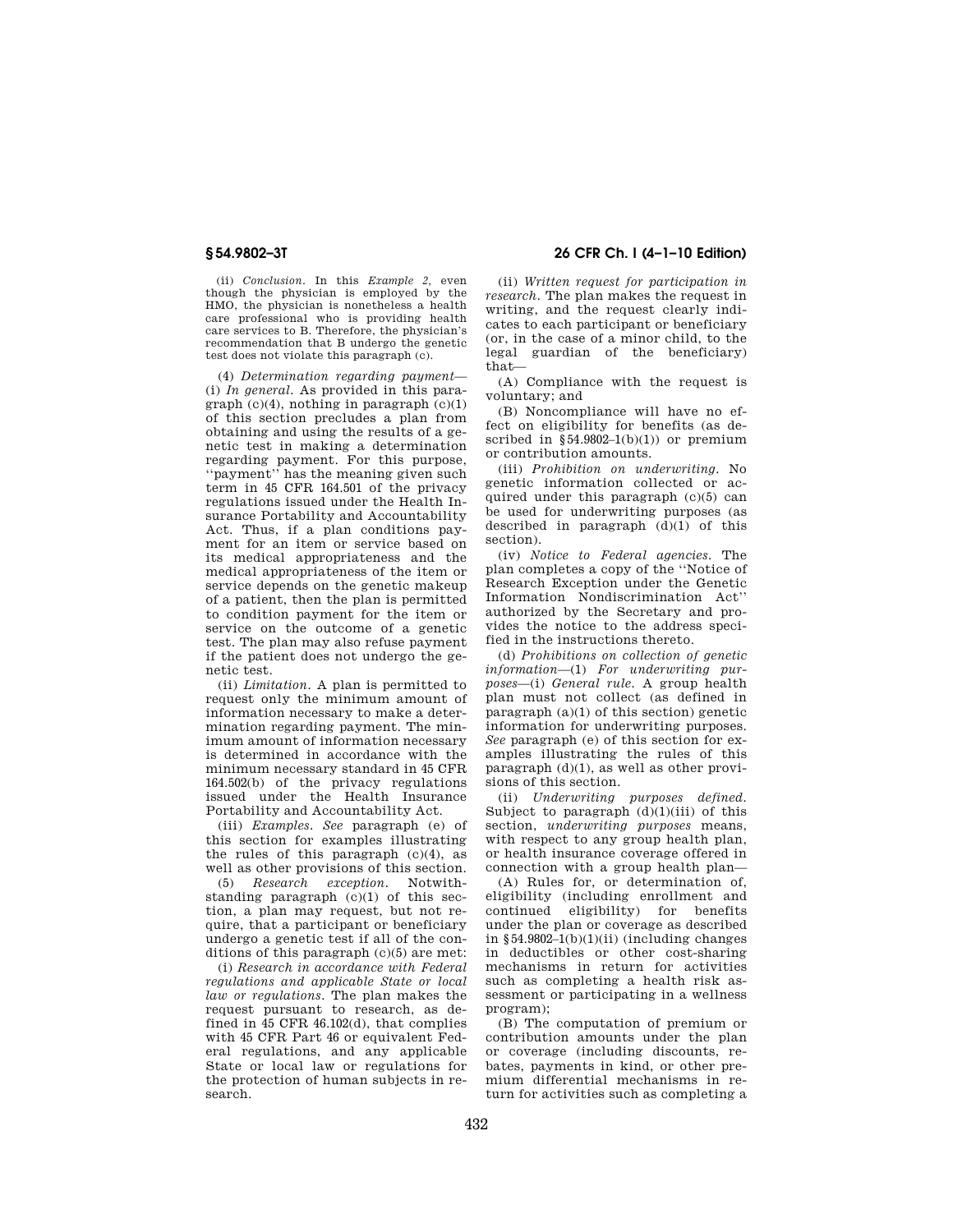health risk assessment or participating in a wellness program);

(C) The application of any preexisting condition exclusion under the plan or coverage; and

(D) Other activities related to the creation, renewal, or replacement of a contract of health insurance or health benefits.

(iii) *Medical appropriateness.* If an individual seeks a benefit under a group health plan, the plan may limit or exclude the benefit based on whether the benefit is medically appropriate, and the determination of whether the benefit is medically appropriate is not within the meaning of underwriting purposes. Accordingly, if an individual seeks a benefit under the plan and the plan conditions the benefit based on its medical appropriateness and the medical appropriateness of the benefit depends on genetic information of the individual, then the plan is permitted to condition the benefit on the genetic information. A plan is permitted to request only the minimum amount of genetic information necessary to determine medical appropriateness. The plan may deny the benefit if the patient does not provide the genetic information required to determine medical appropriateness. If an individual is not seeking a benefit, the medical appropriateness exception of this paragraph  $(d)(1)(iii)$  to the definition of underwriting purposes does not apply. *See*  paragraph (e) of this section for examples illustrating the medical appropriateness provisions of this paragraph  $(d)(1)(iii)$ , as well as other provisions of this section.

(2) *Prior to or in connection with enrollment*—(i) *In general.* A group health plan must not collect genetic information with respect to any individual prior to that individual's effective date of coverage under that plan, nor in connection with the rules for eligibility (as defined in  $$54.9802-1(b)(1)(ii))$  that apply to that individual. Whether or not an individual's information is collected prior to that individual's effective date of coverage is determined at the time of collection.

(ii) *Incidental collection exception*—(A) *In general.* If a group health plan obtains genetic information incidental to the collection of other information concerning any individual, the collection is not a violation of this paragraph (d)(2), as long as the collection is not for underwriting purposes in violation of paragraph  $(d)(1)$  of this section.

(B) *Limitation.* The incidental collection exception of this paragraph  $(d)(2)(ii)$  does not apply in connection with any collection where it is reasonable to anticipate that health information will be received, unless the collection explicitly states that genetic information should not be provided.

(3) *Examples.* The rules of this paragraph (d) are illustrated by the following examples:

*Example 1.* (i) *Facts.* A group health plan provides a premium reduction to enrollees who complete a health risk assessment. The health risk assessment is requested to be completed after enrollment. Whether or not it is completed or what responses are given on it has no effect on an individual's enrollment status, or on the enrollment status of members of the individual's family. The health risk assessment includes questions about the individual's family medical history.

(ii) *Conclusion.* In this *Example 1,* the health risk assessment includes a request for genetic information (that is, the individual's family medical history). Because completing the health risk assessment results in a premium reduction, the request for genetic information is for underwriting purposes. Consequently, the request violates the prohibition on the collection of genetic information in paragraph (d)(1) of this section.

*Example 2.* (i) *Facts.* The same facts as *Example 1,* except there is no premium reduction or any other reward for completing the health risk assessment.

(ii) *Conclusion.* In this *Example 2,* the request is not for underwriting purposes, nor is it prior to or in connection with enrollment. Therefore, it does not violate the prohibition on the collection of genetic information in this paragraph (d).

*Example 3.* (i) *Facts.* A group health plan requests that enrollees complete a health risk assessment prior to enrollment, and includes questions about the individual's family medical history. There is no reward or penalty for completing the health risk assessment.

(ii) *Conclusion.* In this *Example 3,* because the health risk assessment includes a request for genetic information (that is, the individual's family medical history), and requests the information prior to enrollment, the request violates the prohibition on the collection of genetic information in paragraph (d)(2) of this section. Moreover, because it is a request for genetic information,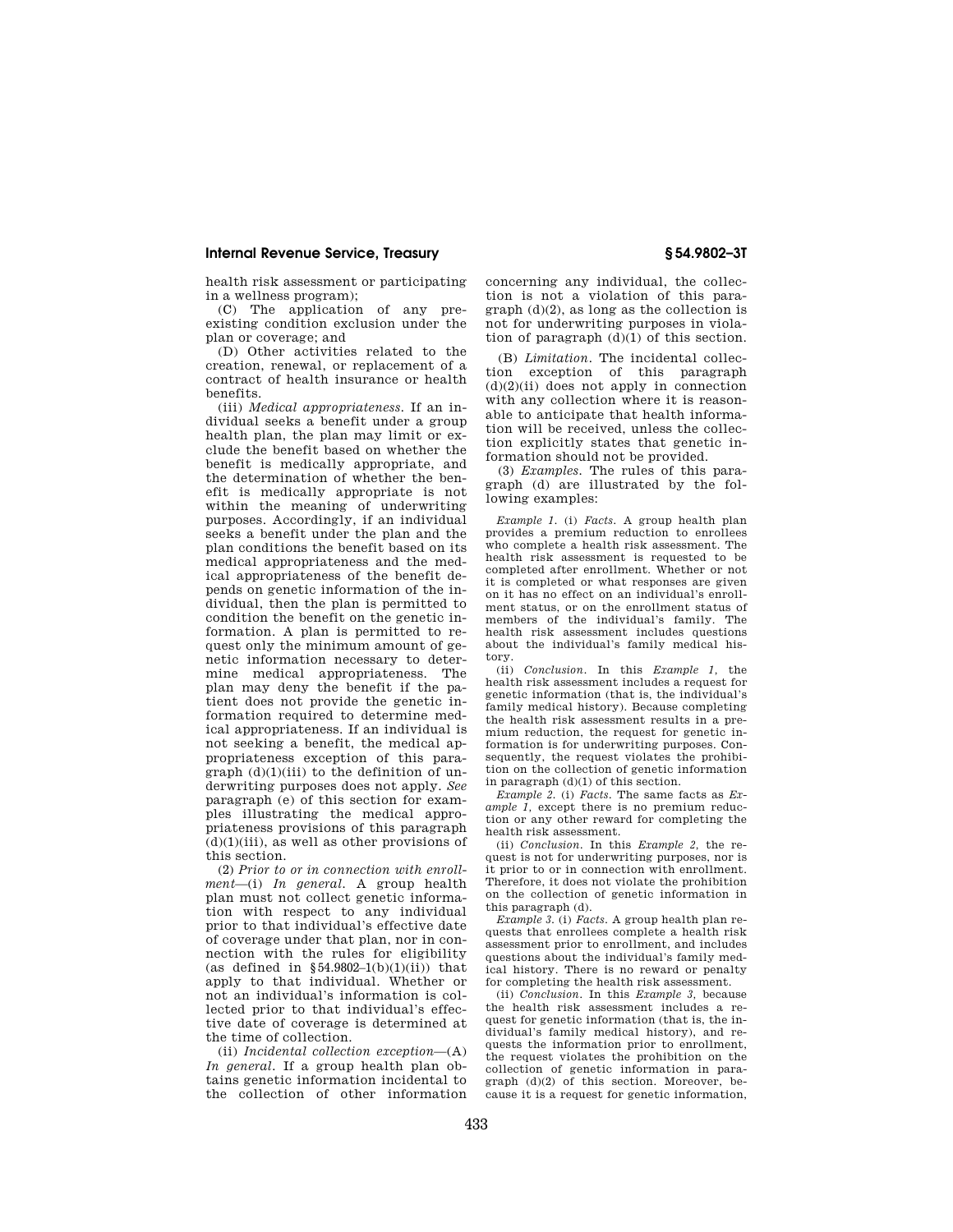it is not an incidental collection under paragraph (d)(2)(ii) of this section.

*Example 4.* (i) *Facts.* The facts are the same as in *Example 1,* except there is no premium reduction or any other reward given for completion of the health risk assessment. However, certain people completing the health risk assessment may become eligible for additional benefits under the plan by being enrolled in a disease management program based on their answers to questions about family medical history. Other people may become eligible for the disease management program based solely on their answers to questions about their individual medical history.

(ii) *Conclusion.* In this *Example 4,* the request for information about an individual's family medical history could result in the individual being eligible for benefits for which the individual would not otherwise be eligible. Therefore, the questions about family medical history on the health risk assessment are a request for genetic information for underwriting purposes and are prohibited under this paragraph (d). Although the plan conditions eligibility for the disease management program based on determinations of medical appropriateness, the exception for determinations of medical appropriateness does not apply because the individual is not seeking benefits.

*Example 5.* (i) *Facts.* A group health plan requests enrollees to complete two distinct health risk assessments (HRAs) after and unrelated to enrollment. The first HRA instructs the individual to answer only for the individual and not for the individual's family. The first HRA does not ask about any genetic tests the individual has undergone or any genetic services the individual has received. The plan offers a reward for completing the first HRA. The second HRA asks about family medical history and the results of genetic tests the individual has undergone. The plan offers no reward for completing the second HRA and the instructions make clear that completion of the second HRA is wholly voluntary and will not affect the reward given for completion of the first HRA.

(ii) *Conclusion.* In this *Example 5,* no genetic information is collected in connection with the first HRA, which offers a reward, and no benefits or other rewards are conditioned on the request for genetic information in the second HRA. Consequently, the request for genetic information in the second HRA is not for underwriting purposes, and the two HRAs do not violate the prohibition on the collection of genetic information in this paragraph (d).

*Example 6.* (i) *Facts.* A group health plan waives its annual deductible for enrollees who complete an HRA. The HRA is requested to be completed after enrollment. Whether or not the HRA is completed or what re-

# **§ 54.9802–3T 26 CFR Ch. I (4–1–10 Edition)**

sponses are given on it has no effect on an individual's enrollment status, or on the enrollment status of members of the individual's family. The HRA does not include any direct questions about the individual's genetic information (including family medical history). However, the last question reads, ''Is there anything else relevant to your health that you would like us to know or discuss with you?''

(ii) *Conclusion.* In this *Example 6,* the plan's request for medical information does not explicitly state that genetic information should not be provided. Therefore, any genetic information collected in response to the question is not within the incidental collection exception and is prohibited under this paragraph (d).

*Example 7.* (i) *Facts.* Same facts as *Example 6,* except that the last question goes on to state, ''In answering this question, you should not include any genetic information. That is, please do not include any family medical history or any information related to genetic testing, genetic services, genetic counseling, or genetic diseases for which you believe you may be at risk.''

(ii) *Conclusion.* In this *Example 7,* the plan's request for medical information explicitly states that genetic information should not be provided. Therefore, any genetic information collected in response to the question is within the incidental collection exception. However, the plan may not use any genetic information it obtains incidentally for underwriting purposes.

*Example 8.* (i) *Facts.* Issuer M acquires Issuer N. M requests N's records, stating that N should not provide genetic information and should review the records to excise any genetic information. N assembles the data requested by M and, although N reviews it to delete genetic information, the data from a specific region included some individuals' family medical history. Consequently, M receives genetic information about some of N's covered individuals.

(ii) *Conclusion.* In this *Example 8,* M's request for health information explicitly stated that genetic information should not be provided. *See Example 8* in 29 CFR 2590.702– 1(d)(3) or 45 CFR 146.122(d)(3) for a conclusion that the collection of genetic information was within the incidental collection exception of 29 CFR 2590.702–1(d)(2)(ii) or 45 CFR 146.122(d)(ii) similar to the incidental exception of paragraph (d)(2)(ii) of this section. *See Example 8* in 29 CFR 2590.702–1(d)(3) or 45 CFR 146.122(d)(3) also for a caveat that M may not use the genetic information it obtained incidentally for underwriting purposes.

(e) *Examples regarding determinations of medical appropriateness.* The application of the rules of paragraphs (c) and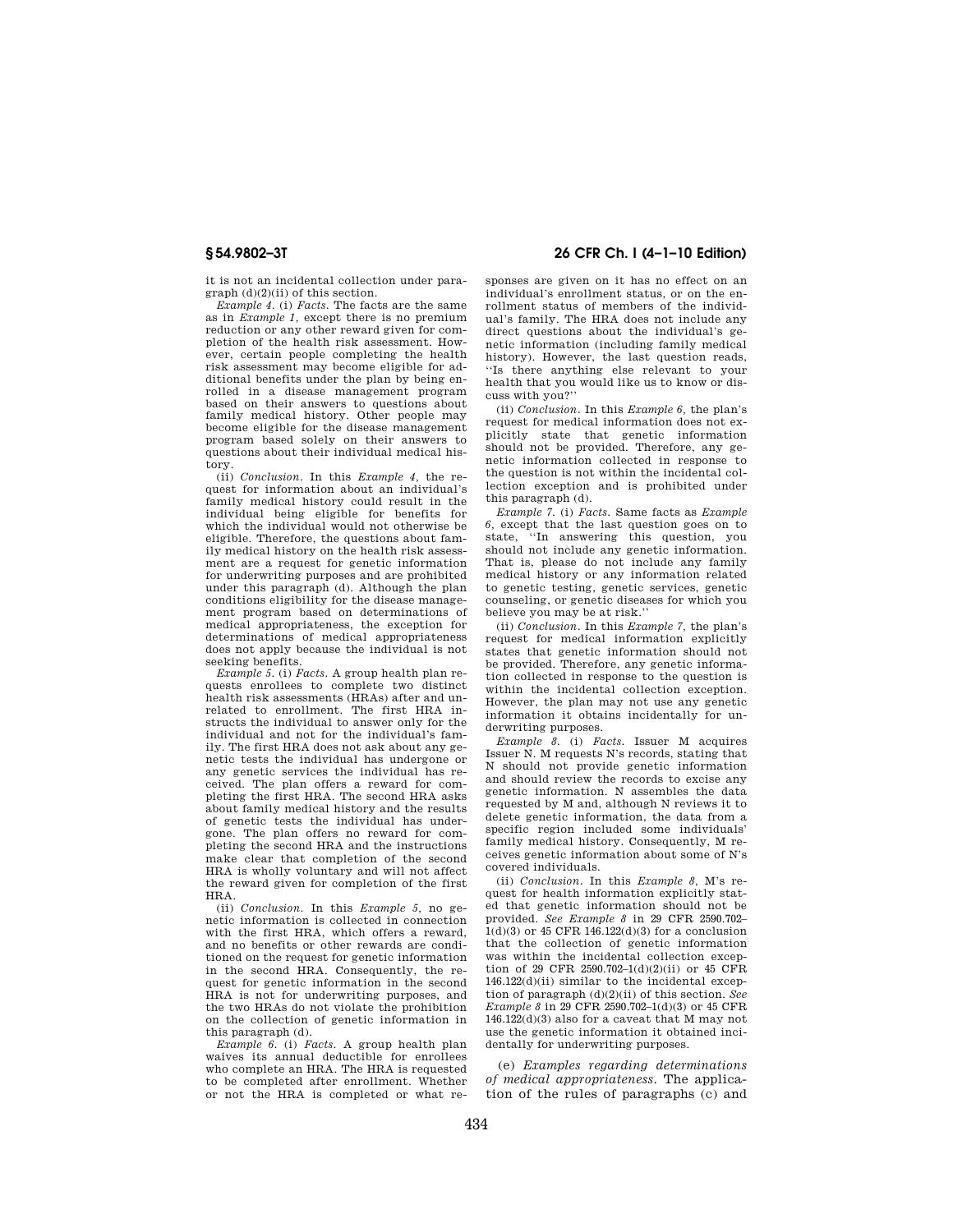(d) of this section to plan determinations of medical appropriateness is illustrated by the following examples:

*Example 1.* (i) *Facts.* Individual A's group health plan covers genetic testing for celiac disease for individuals who have family members with this condition. After A's son is diagnosed with celiac disease, A undergoes a genetic test and promptly submits a claim for the test to A's issuer for reimbursement. The issuer asks A to provide the results of the genetic test before the claim is paid.

(ii) *Conclusion. See Example 1* in 29 CFR 2590.702–1(e) or 45 CFR 146.122(e) for a conclusion under the rules of paragraph (c)(4) of 29 CFR 2590.702–1 or 45 CFR 146.122 similar to the rules of paragraph (c)(4) of this section that the issuer is permitted to request only the minimum amount of information necessary to make a decision regarding payment. Because the results of the test are not necessary for the issuer to make a decision regarding the payment of A's claim, the conclusion in *Example 1* in 29 CFR 2590.702–1(e) or 45 CFR 146.122(e) concludes that the issuer's request for the results of the genetic test violates paragraph (c) of 29 CFR 2590.702–1 or 45 CFR 146.122 similar to paragraph (c) of this section.

*Example 2.* (i) *Facts.* Individual B's group health plan covers a yearly mammogram for participants and beneficiaries starting at age 40, or at age 30 for those with increased risk for breast cancer, including individuals with BRCA1 or BRCA2 gene mutations. B is 33 years old and has the BRCA2 mutation. B undergoes a mammogram and promptly submits a claim to B's plan for reimbursement. Following an established policy, the plan asks B for evidence of increased risk of breast cancer, such as the results of a genetic test or a family history of breast cancer, before the claim for the mammogram is paid. This policy is applied uniformly to all similarly situated individuals and is not directed at individuals based on any genetic information.

(ii) *Conclusion.* In this *Example 2,* the plan does not violate paragraphs (c) or (d) of this section. Under paragraph (c), the plan is permitted to request and use the results of a genetic test to make a determination regarding payment, provided the plan requests only the minimum amount of information necessary. Because the medical appropriateness of the mammogram depends on the genetic makeup of the patient, the minimum amount of information necessary includes the results of the genetic test. Similarly, the plan does not violate paragraph (d) of this section because the plan is permitted to request genetic information in making a determination regarding the medical appropriateness of a claim if the genetic information is necessary to make the determination (and if

the genetic information is not used for underwriting purposes).

*Example 3.* (i) *Facts.* Individual C was previously diagnosed with and treated for breast cancer, which is currently in remission. In accordance with the recommendation of C's physician, C has been taking a regular dose of tamoxifen to help prevent a recurrence. C's group health plan adopts a new policy requiring patients taking tamoxifen to undergo a genetic test to ensure that tamoxifen is medically appropriate for their genetic makeup. In accordance with, at the time, the latest scientific research, tamoxifen is not helpful in up to 7 percent of breast cancer patients, those with certain variations of the gene for making the CYP2D6 enzyme. If a patient has a gene variant making tamoxifen not medically appropriate, the plan does not pay for the tamoxifen prescription.

(ii) *Conclusion.* In this *Example 3,* the plan does not violate paragraph (c) of this section if it conditions future payments for the tamoxifen prescription on C's undergoing a genetic test to determine what genetic markers C has for making the  $CYP_2\overline{D6}$  enzyme. Nor does the plan violate paragraph (c) of this section if the plan refuses future payment if the results of the genetic test indicate that tamoxifen is not medically appropriate for C.

*Example 4.* (i) *Facts.* A group health plan offers a diabetes disease management program to all similarly situated individuals for whom it is medically appropriate based on whether the individuals have or are at risk for diabetes. The program provides enhanced benefits related only to diabetes for individuals who qualify for the program. The plan sends out a notice to all participants that describes the diabetes disease management program and explains the terms for eligibility. Individuals interested in enrolling in the program are advised to contact the plan to demonstrate that they have diabetes or that they are at risk for diabetes. For individuals who do not currently have diabetes, genetic information may be used to demonstrate that an individual is at risk.

(ii) *Conclusion.* In this *Example 4,* the plan may condition benefits under the disease management program upon a showing by an individual that the individual is at risk for diabetes, even if such showing may involve genetic information, provided that the plan requests genetic information only when necessary to make a determination regarding whether the disease management program is medically appropriate for the individual and only requests the minimum amount of information necessary to make that determination.

*Example 5.* (i) *Facts.* Same facts as *Example 4,* except that the plan includes a questionnaire that asks about the occurrence of diabetes in members of the individual's family